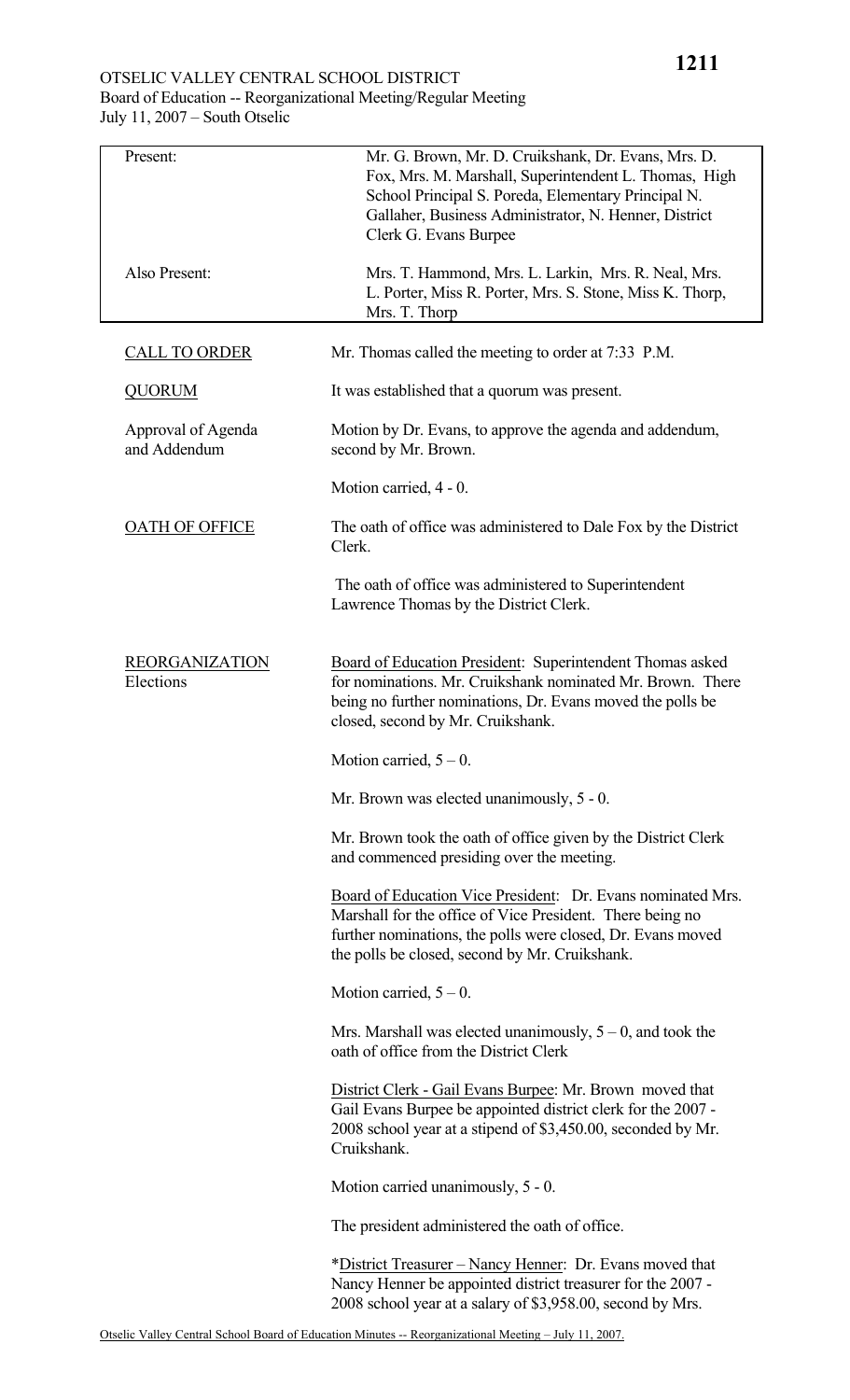### Marshall.

Motion carried unanimously, 5 - 0.

The district clerk administered the oath of office.

**Appointments** Motion by Dr. Evans to approve the following appointments, second by Mrs. Marshall:

- 1. \*Deputy District Treasurer: Jan Wentworth
- 2. \*District Tax Collector: NBT Bank at a stipend of \$2,500.00
- 3. \*Internal Claims Auditor: Robin Neal at a stipend of \$7.50 an hour plus mileage \*The District has Public Employees Dishonesty Coverage on the above officers; the Central Treasurer for Extraclassroom Activity Accounts is also covered.
- 4. School Physician: Family Health Network
- 5. School Attorney: Matthew R. Fletcher \$170.00/hour; \$45.00/hour paralegal services; \$.445/mileage reimbursement; copying, etc at an additional 10% surcharge; other disbursements billed at cost **Susan Johns - \$180.00/hour plus disbursements**
- 6. Census Enumerator: Loretta Hyer at a stipend of \$800.00.
- 7. Central Treasurer for Extraclassroom Activity Accounts: Kai Loomis
- 8. Extraclassroom Activity Accounts Auditors: Lawrence Thomas, Superintendent of Schools; Nancy Henner, District Treasurer
- 9. Attendance Officers: Elementary Nurse; Junior- Senior High School - Nurse
- 10. Independent Auditor: Ciaschi, Dietershagen, Little, Mickelson (General Purpose Financial Statement and Federal Compliance Audit) - at a stipend of \$12,000.00
- 11. Records Access Officer: Nancy Henner
- 12. Records Management Officer: Gail Evans Burpee
- 13. Asbestos Designee: Kevin Springer

| 14. | Committee on Preschool Special Education: |                          |  |
|-----|-------------------------------------------|--------------------------|--|
|     | Theresa Yantz                             | Psychologist             |  |
|     | Marjorie Elwood                           | Parent Member            |  |
|     | Judy Morgan                               | Parent Member            |  |
|     | Jill Sawyer                               | Parent Member            |  |
|     | Erica LaBuz                               | Chenango County          |  |
|     |                                           | Representative           |  |
|     | Maureen Dunn                              | <b>Madison County</b>    |  |
|     |                                           | Representative           |  |
|     | Nancy Gallaher                            | C.P.S.E.Chairperson      |  |
|     | Lacey Eaves                               | Co-C.P.S.E.              |  |
|     |                                           | Chairperson              |  |
| 15. | Committee on Special Education:           |                          |  |
|     | Theresa Yantz                             | Psychologist             |  |
|     | Marjorie Elwood                           | Parent Member            |  |
|     | Judy Morgan                               | Parent Member            |  |
|     | Jill Sawyer                               | Parent Member            |  |
|     | Family Health Network                     | School Physician         |  |
|     | Pamela Adams                              | <b>Special Education</b> |  |
|     |                                           | Teacher                  |  |
|     | Ellen Fairbank                            | <b>Special Education</b> |  |
|     |                                           | Teacher                  |  |
|     | <b>Trevor Rohlin</b>                      | <b>Special Education</b> |  |
|     |                                           | Teacher                  |  |
|     | Diane Slocum                              | <b>Special Education</b> |  |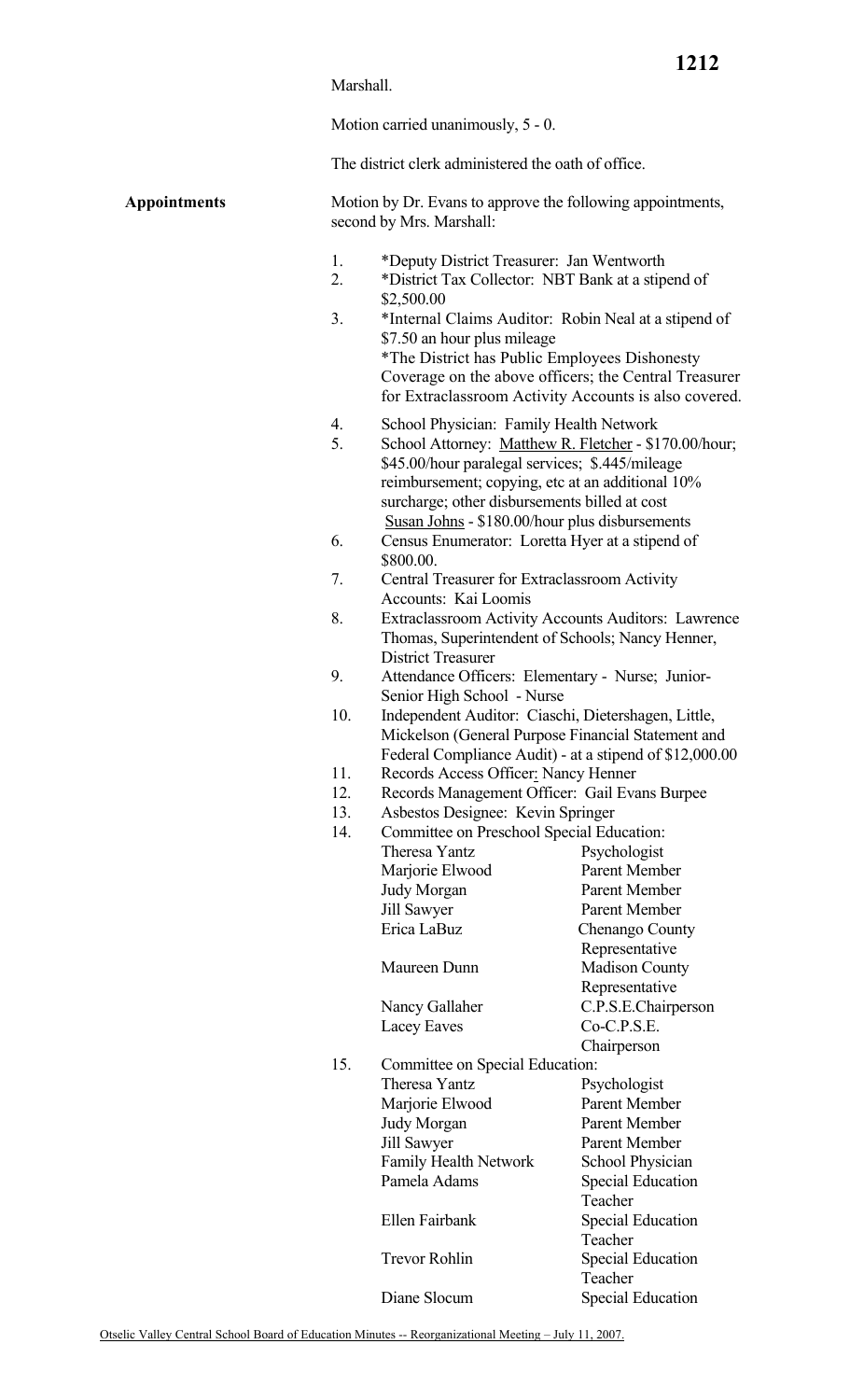|     |                             | 1213                                                        |
|-----|-----------------------------|-------------------------------------------------------------|
|     |                             | Teacher                                                     |
|     | Lacey Eaves                 | Chairperson                                                 |
|     | Nancy Gallaher              | Co-Chairperson                                              |
|     | <b>Scott Poreda</b>         | <b>High School Principal</b>                                |
| 16. | 504 Officer:                | Nancy Gallaher                                              |
|     | 504 Co-Officer: Lacey Eaves |                                                             |
| 17. |                             | Designee to Board of Directors, Delaware-Chenango-          |
|     |                             | Madison-Otsego BOCES Health Consortium:                     |
|     |                             | Lawrence Thomas, Superintendent of Schools                  |
|     | Motion carried, 5 - 0.      |                                                             |
|     | second by Mrs. Marshall:    | Motion by Dr. Evans, to approve the following designations, |
|     |                             |                                                             |

- 1. Official Bank Depository for All District Funds: NBT Bank, South Otselic office; JP Morgan Chase Bank, Binghamton
- 2. Board of Education Meeting Dates, Time and Location: as attached, at 7:30 p.m. at alternating sites
- 3. Official Newspapers: The Evening Sun, The Mid- York Weekly
- 4. Payroll Calendar: Commencing with the July 6, 2007 check, bi-weekly
- 5. Mileage Rate: Federal I.R.S. rate for mileage reimbursement
- 6. Copying Rate: \$.10 per page

- *7.* Date of Tax Warrant: August 31, 2007 through October 1, 2007 with no penalty; October 2, 2007 through October 31, 2007 with a 2% penalty
- 8. Annual BOCES Administrative Budget Vote and Board Member Election: April 21, 2008

Motion carried,  $5 - 0$ .

Motion by Mrs. Marshall to approve the following authorizations, second by Mr. Cruikshank:

- 1. Purchasing Agent: Lawrence Thomas, Superintendent
- of Schools
- 2. Insurance Consultant: Dennis Mirabito, Craine & Mirabito, Sherburne, N.Y.
- 3. Payroll Certification: Lawrence Thomas, Superintendent of Schools
- 4. Authorization of Attendance of Board Members at Conventions, Workshops, Conferences, and Memberships: Attendance authorized, with expenses.
- 5. Establishment of Petty Cash Fund: \$100.00 at the District Office. Lawrence Thomas, Superintendent of Schools, responsible
- 6. Petty Cash Change Fund for Admissions: Nancy Henner, District Treasurer - \$50.00
- 7. Petty Cash Change Fund for Cafeteria: Nancy Henner, District Treasurer - \$50.00
- 8. Designation of Authorized Signatures on Checks: Nancy Henner, District Treasurer; Jan Wentworth, Deputy District Treasurer
- 9. Budget Transfers: Lawrence Thomas, Superintendent of Schools
- 10. Authorization to Apply for Grants in Aid (State and Federal): Lawrence Thomas, Superintendent of Schools

**Authorizations** 

**Designations**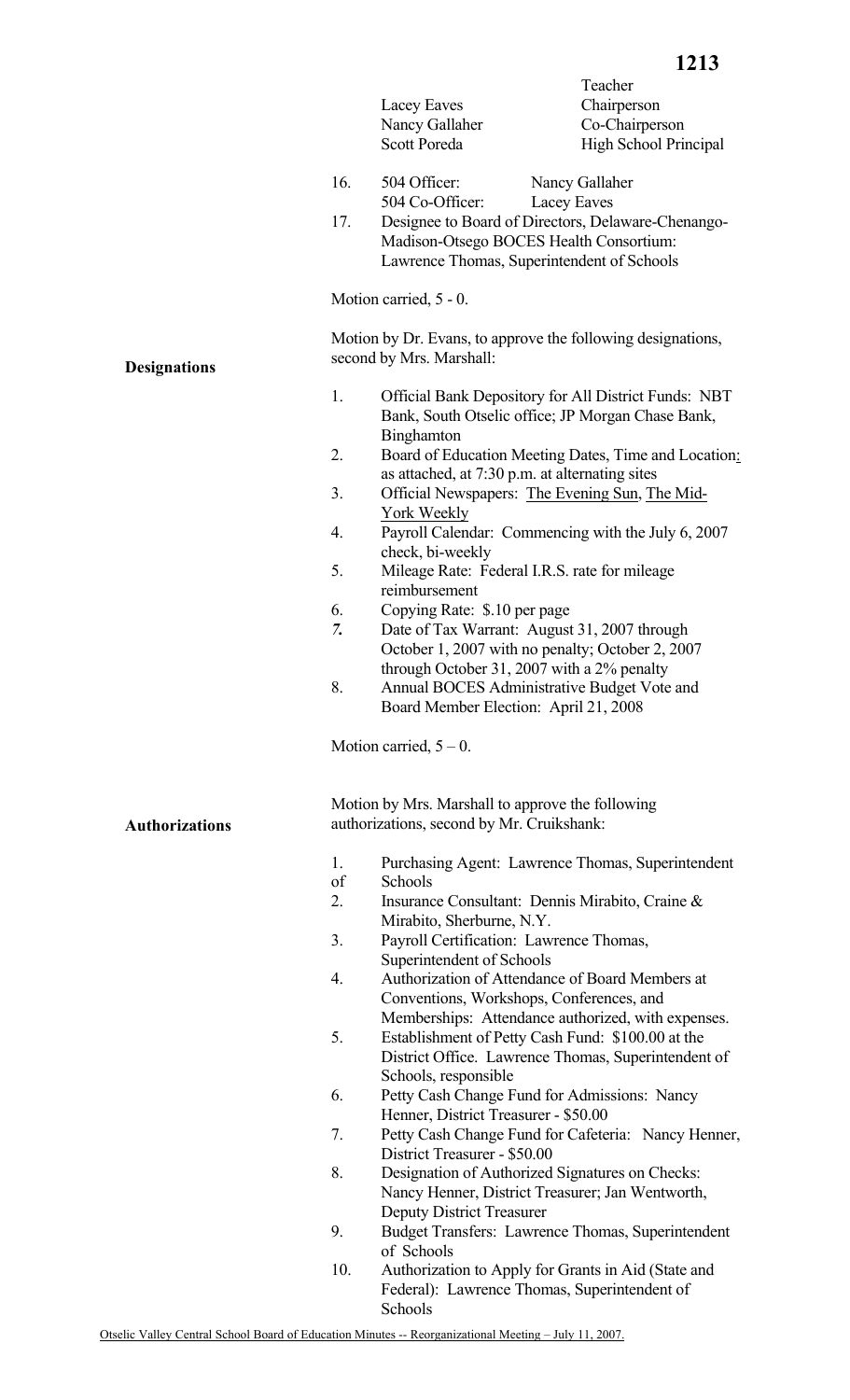|                                                                                                               | 11.<br>12.         | Preparing Bids: Nancy Henner<br>Career and Technical Education Advisory Council:<br>Delaware-Chenango-Madison-Otsego BOCES |  |
|---------------------------------------------------------------------------------------------------------------|--------------------|----------------------------------------------------------------------------------------------------------------------------|--|
|                                                                                                               | 13.                | Authorization to prepare Bond/Anticipation Notes:<br>Nancy Henner                                                          |  |
|                                                                                                               | 14.                | Authorize Staff Development Activities: Lawrence<br>Thomas                                                                 |  |
|                                                                                                               | 15.                | Authorization of Treasurer to invest revenues with the<br>approval of the Superintendent: Nancy Henner                     |  |
|                                                                                                               | 16.                | Authorization of Superintendent to request medical<br>exams: Lawrence Thomas                                               |  |
|                                                                                                               | 17.                | HIPPA Privacy Officer - Lawrence Thomas                                                                                    |  |
|                                                                                                               |                    | Motion carried, 5 - 0.                                                                                                     |  |
| <b>Policy Review and</b><br><b>Readoptions</b><br>$(FY'07/08 - #1)$<br>$(FY'07/08 - #2)$<br>$(FY'07/08 - #3)$ | policies:          | This meeting constitutes the annual review of the following<br>Investment Policy - #6240<br>Purchasing Policy - #6700      |  |
|                                                                                                               |                    | District Safety Plan - #8135.1                                                                                             |  |
|                                                                                                               |                    | Motion by Mrs. Fox, to readopt all policies in effect during the<br>previous year, second by Dr. Evans.                    |  |
|                                                                                                               |                    | Motion carried, 5 - 0.                                                                                                     |  |
| <b>Miscellaneous</b><br><b>Appointments</b><br>Second by Dr. Evans.                                           |                    | Chenango County School Boards Representative - Motion by<br>Mr. Brown to nominate Mrs. Marshall to the committee.          |  |
|                                                                                                               |                    | Motion carried unanimously, 5 - 0.                                                                                         |  |
|                                                                                                               |                    | Legislative Liaison - Motion by Mrs. Fox to nominate Mr.<br>Cruikshank as the Legislative Liaison, second by Dr. Evans.    |  |
|                                                                                                               |                    | Motion carried unanimously, 5 - 0.                                                                                         |  |
| <b>Executive Session</b>                                                                                      |                    | Motion by Mr. Brown to enter executive session at 7:48 PM to meet<br>with the auditor, second by Dr. Evans.                |  |
|                                                                                                               |                    | Motion carried, $5 - 0$ .                                                                                                  |  |
|                                                                                                               |                    | Ms. Henner was asked to join the Board.                                                                                    |  |
| Open Session                                                                                                  | by Mrs. Marshall.  | Motion by Mr. Brown to resume open session at 8:11 PM, second                                                              |  |
|                                                                                                               |                    | Motion carried, $5 - 0$ .                                                                                                  |  |
| <b>ROUTINE MATTERS</b><br>Approval on Minutes of<br><b>Previous Meetings</b>                                  |                    | Motion by Dr. Evans, second by Mr. Cruikshank, to approve the<br>minutes of the June 13, 2007 meeting.                     |  |
|                                                                                                               |                    | Motion carried, 5 - 0.                                                                                                     |  |
| <b>Financial Reports</b><br>$(FY'07/08 - #4)$                                                                 |                    | Motion by Dr. Evans to approve the financial reports as presented,<br>second by Mrs. Fox.                                  |  |
|                                                                                                               |                    | Motion carried, 5 - 0.                                                                                                     |  |
| Correspondence                                                                                                | None at this time. |                                                                                                                            |  |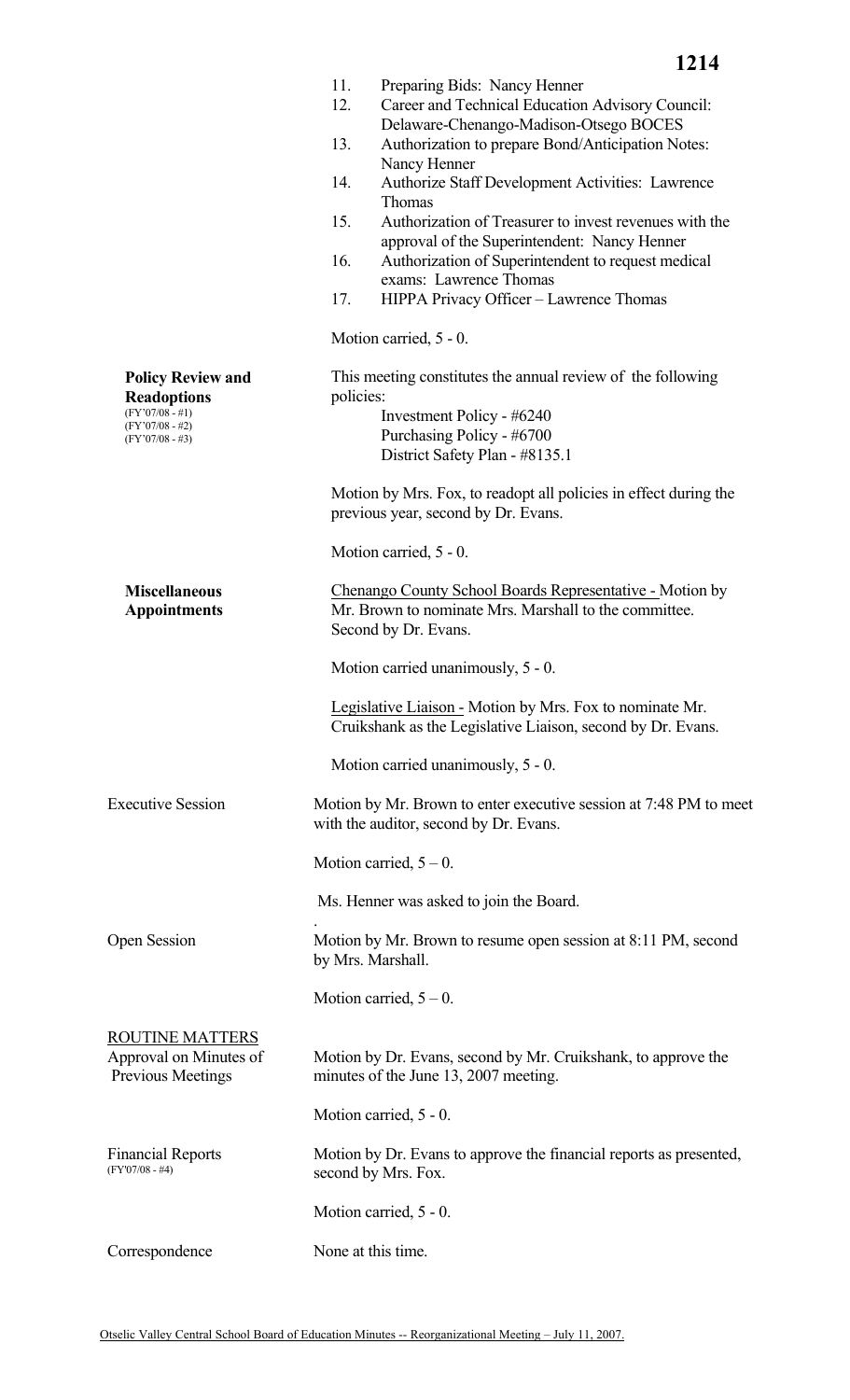|                                                                                                              | elementary school. It was explained that it was purchased<br>with 2006-2007 funds.<br>2.)<br>Mrs. Porter inquired why the Board had to meet with the<br>auditor. It was explained that the Board has to meet with<br>the independent auditor once a year before the audit can<br>begin.                                                                                                                                                                                                                                                                                                                                                                                                                                                                                                                                                 |
|--------------------------------------------------------------------------------------------------------------|-----------------------------------------------------------------------------------------------------------------------------------------------------------------------------------------------------------------------------------------------------------------------------------------------------------------------------------------------------------------------------------------------------------------------------------------------------------------------------------------------------------------------------------------------------------------------------------------------------------------------------------------------------------------------------------------------------------------------------------------------------------------------------------------------------------------------------------------|
| <b>REPORTS</b><br>Superintendent's                                                                           | Mr. Thomas reported on the following items:<br>1.)<br>The crisis team was brought together to deal with the<br>tragic death of a student.<br>2.)<br>The clerical realignment is underway.<br>3.)<br>The custodial realignment is also underway. The<br>September to June realignment will be in place by August<br>1, 2007.<br>4.)<br>The comprehensive report is on the website.<br>There is an administrative team retreat on July 13, 2007.<br>5.)                                                                                                                                                                                                                                                                                                                                                                                   |
| Business Administrator's<br>$(FY'07/08 - #5)$<br>$(FY'07/08 - #6)$                                           | Ms. Henner reported on the following items:<br>Mrs. Neal gave her quarterly internal auditor's report.<br>1.)<br>The DCMO BOCES Fuel Bid was received the last week<br>2.)<br>of June and needed immediate response due to market<br>fluctuations to get a fixed rate.<br>3.)<br>DCMO BOCES accepted the solid waste removal bid on<br>our behalf at the same rate and with the same company.                                                                                                                                                                                                                                                                                                                                                                                                                                           |
| $(FY'07/08 - #7)$                                                                                            | 4.)<br>The comptroller's audit was distributed to Mrs. Fox and<br>the district clerk.                                                                                                                                                                                                                                                                                                                                                                                                                                                                                                                                                                                                                                                                                                                                                   |
| High School Principal's                                                                                      | Mr. Poreda reported on the following items:<br>The search for a home and career skills teacher. There is<br>1.)<br>plan in place if there are no applicants.<br>a<br>2.)<br>The senior class trip will be discussed at the August<br>meeting in order to confirm dates for a trip to Disney<br>World.                                                                                                                                                                                                                                                                                                                                                                                                                                                                                                                                   |
| Board Member's                                                                                               | Several dates were discussed for the Board retreat. It<br>1.)<br>was the consensus of the Board to meet on July 28, 2007<br>starting at 9:00 AM in the high school library.<br>2.)<br>Dr. Evans reported that Renee Havener has done quite a<br>bit during the last year to enhance the achievements of the<br>students and the District's public image. Every graduate<br>received a 16-minute CD of graduation. He suggested<br>the<br>Board and administration send a thank you to her.<br>3.)<br>Mrs. Marshall reported that the sixth grade graduation<br>very nice and that the high school graduation was one of<br>was<br>the best one she has seen. Mrs. Hammond and Mrs.<br>Burpee were thanked for their efforts in the respective<br>celebrations.<br>4.)<br>Mrs. Fox attended a BOCES Forum presented by Alan<br>November. |
| <b>OLD BUSINESS</b><br>Policy Manual – Second<br>Reading – Computer<br>Assisted Instruction Policy,<br>#4526 | This meeting constitutes the second reading of the Computer<br>Policy, #4526 of the Otselic Valley Central<br>Assisted Instruction<br>School Policy Manual.                                                                                                                                                                                                                                                                                                                                                                                                                                                                                                                                                                                                                                                                             |

This meeting constitutes the second reading of the District Web Publishing Policy, #4527 of the Otselic Valley Central School Policy Manual.

Motion by Mrs. Marshall, upon the recommendation of the Superintendent of Schools, to approve the following personnel

Policy Manual – Second Reading – District Web Publishing Policy , #4527

**NEW BUSINESS**

Recommendations

Personnel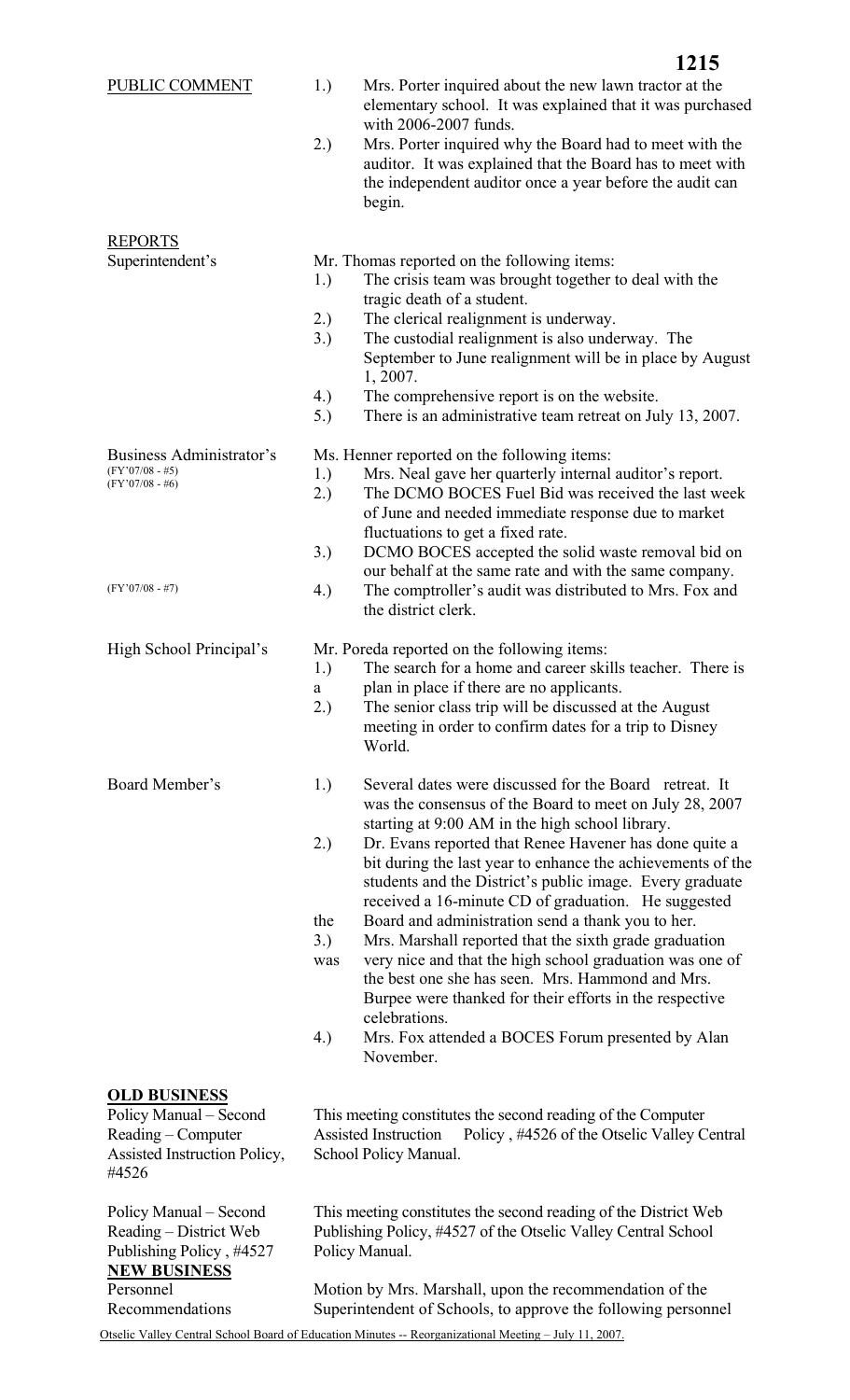# **1216**

# recommendations:

| Tina Thorp                         | Appointment as the<br>girls modified<br>softball coach for the<br>2008 season                                                         | At a stipend of<br>\$1,349.00                                   |
|------------------------------------|---------------------------------------------------------------------------------------------------------------------------------------|-----------------------------------------------------------------|
| Winifred Sortman                   | Appointment as the<br>Spring musical<br>music director for<br>the 2007-2008<br>school year                                            | At a stipend of<br>\$1,444.00 plus<br>experience of<br>\$288.80 |
| Michael Foor-Pessin                | Appointment as<br>student council co-<br>advisor for the 2007-<br>2008 school year.                                                   | At a stipend of<br>\$209.00 plus<br>experience of \$73.15       |
| Jenny Osowski                      | Appointment as a<br>computer lab LTA<br>Supervisor for the<br>2007-2008 school<br>year                                                | At a stipend of<br>\$38.00 per hour                             |
| John and Shirley<br>Girton         | Appointment <sup>3</sup> / <sub>4</sub> set<br>design director for<br>the Spring musical<br>for the 2007-2008<br>school year          | At a total stipend of<br>1,038.00                               |
| Diane Smith                        | Appointment as<br>Cheerleading<br>advisor for the 2007-<br>2008 school year                                                           | At a stipend of<br>\$1,677.00                                   |
| Jeremiah Haslun                    | Appointment as the<br>boys modified<br>basketball coach for<br>the 2007-2008<br>season                                                | At a stipend of<br>\$1,349.00 plus<br>experience of \$67.45     |
| Jeremiah Haslun                    | Appointment as the<br>girls modified<br>basketball coach for<br>the 2007-2008<br>season                                               | At a stipend of<br>\$1,349.00 plus<br>experience of \$67.45     |
| JaimeLynn Davis                    | Appointment as a<br><b>Reading First</b><br><b>Summer School</b><br>Teacher, effective<br>August 13, 2007 -<br><b>August 24, 2007</b> | At a stipend of<br>\$1,520.00                                   |
| Christine Williams-<br><b>Neal</b> | Appointment as a<br><b>Reading First</b><br><b>Summer School</b><br>Teacher, effective<br>August 13, 2007 -<br><b>August 24, 2007</b> | At a stipend of<br>\$1,520.00                                   |
| Barbara Wood                       | Appointment as a<br><b>Reading First</b><br><b>Summer School</b><br>Teacher, effective<br>August 13, 2007 -<br><b>August 24, 2007</b> | At a stipend of<br>\$1,520.00                                   |
| Sandra Swayze                      | Appointment as a<br><b>Reading First</b><br><b>Summer School</b><br>Teacher, effective<br>August 13, 2007 -<br>August 24, 2007        | At a stipend of<br>\$1,520.00                                   |
| <b>Matthew Williams</b>            | Appointment as a                                                                                                                      | At a stipend of                                                 |

Otselic Valley Central School Board of Education Minutes -- Reorganizational Meeting – July 11, 2007.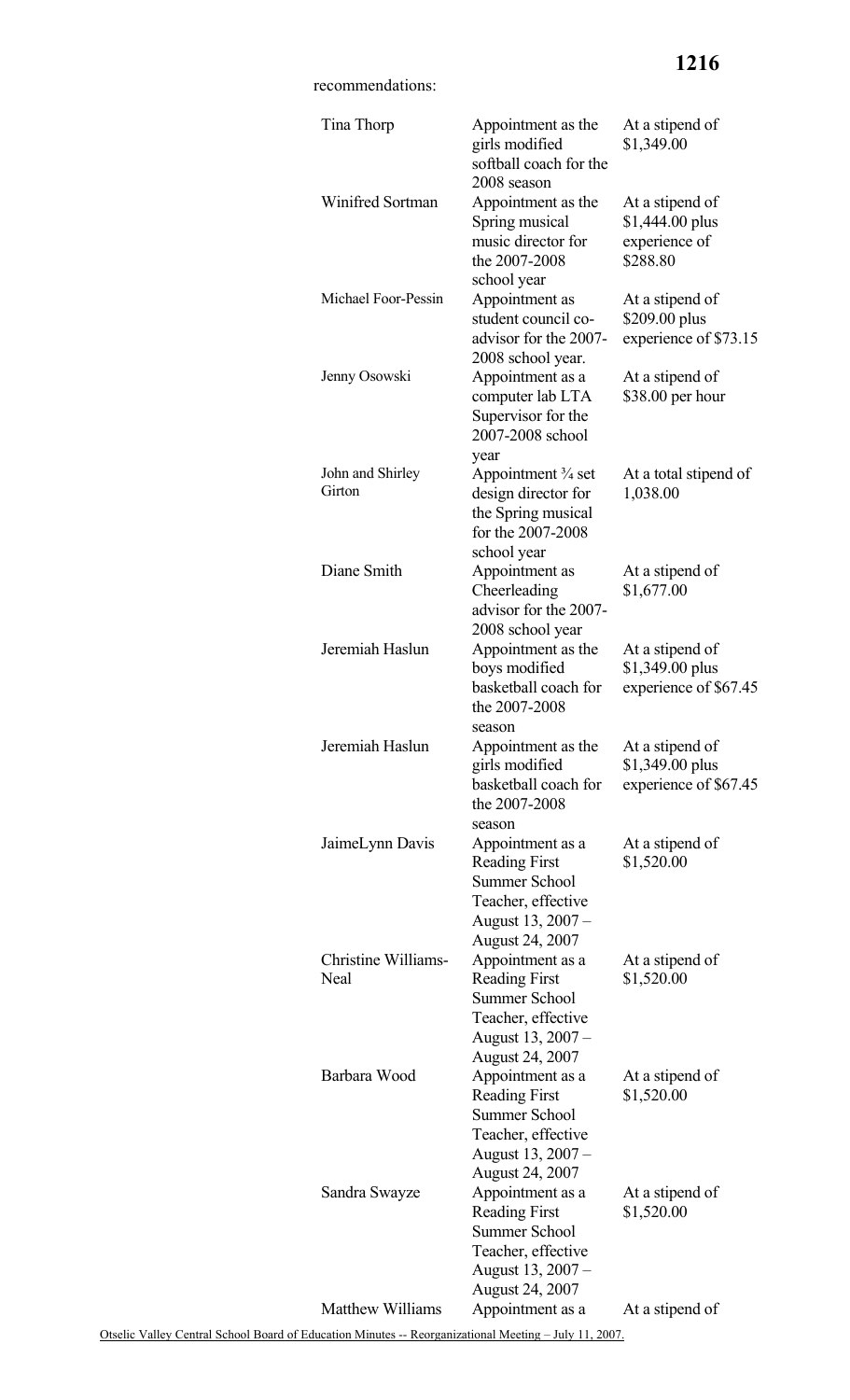|                     |                                                                                                                                                                         | 1217                          |
|---------------------|-------------------------------------------------------------------------------------------------------------------------------------------------------------------------|-------------------------------|
|                     | <b>Reading First</b><br><b>Summer School</b><br>Teacher, effective                                                                                                      | \$1,520.00                    |
| Lisa Moseley        | August 13, 2007 –<br><b>August 24, 2007</b><br>Appointment as a<br><b>Reading First</b><br><b>Summer School</b><br>Teacher, effective<br>August 13, 2007 –              | At a stipend of<br>\$1,520.00 |
| Ellen Fairbank      | August 24, 2007<br>Appointment as a<br><b>Reading First</b><br><b>Summer School</b><br>Teacher, effective<br>August 13, 2007 -                                          | At a stipend of<br>\$1,520.00 |
| Patricia Plummer    | August 24, 2007<br>Appointment as a<br><b>Reading First</b><br><b>Summer School</b><br>LTA, effective                                                                   | At a stipend of<br>\$760.00   |
| Wendy Miller        | August 13, 2007 –<br>August 24, 2007<br>Appointment as a<br><b>Reading First</b><br><b>Summer School</b><br>LTA, effective                                              | At a stipend of<br>\$760.00   |
| Elizabeth McLean    | August 13, 2007 –<br>August 24, 2007<br>Appointment as a<br><b>Reading First</b><br>Summer School<br>Speech Pathologist,<br>effective August 13,                        | At a stipend of<br>\$1,520.00 |
| Robin Leinbach      | 2007 – August 24,<br>2007<br>Appointment as a<br>Morning Assembly<br>and Terrific<br>Afternoon Team<br>member, effective                                                | At a stipend of<br>\$240.00   |
| <b>Sally Bucalo</b> | July 30, 2007 and<br>July 31, 2007<br>Appointment as a<br>Morning Assembly<br>and Terrific<br>Afternoon Team<br>member, effective<br>July 30, 2007 and<br>July 31, 2007 | At a stipend of<br>\$240.00   |
| Winifred Sortman    | Appointment as a<br>Morning Assembly<br>and Terrific<br>Afternoon Team<br>member, effective<br>July 30, 2007 and                                                        | At a stipend of<br>\$240.00   |
| Mary Helen Blake    | July 31, 2007<br>Appointment as a<br>Morning Assembly<br>and Terrific<br>Afternoon Team<br>member, effective<br>July 30, 2007 and                                       | At a stipend of<br>\$240.00   |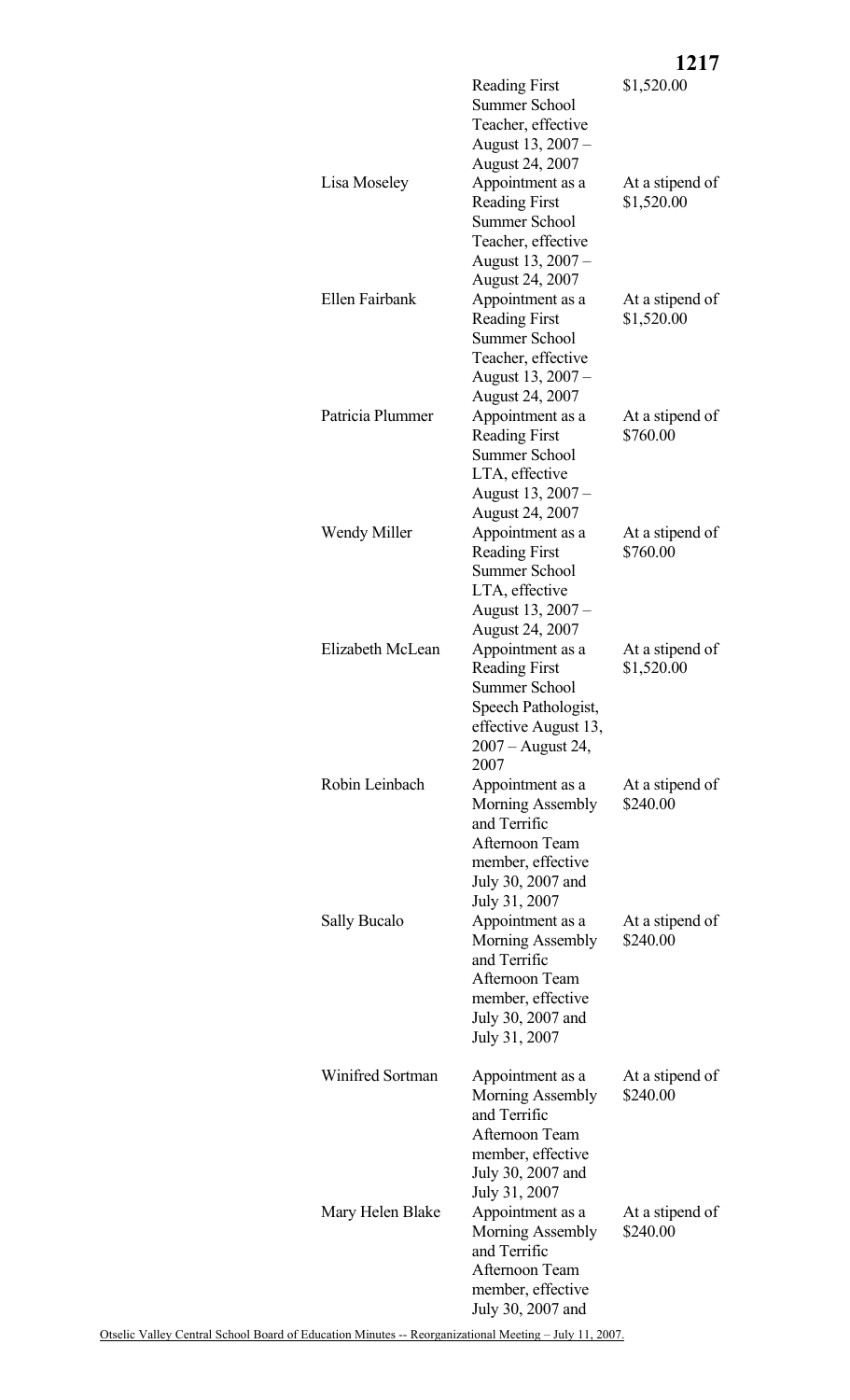|                                                                                 |                                                                                                                                                                                                            | July 31, 2007                                                                                                                                                                                 |                                                                    |
|---------------------------------------------------------------------------------|------------------------------------------------------------------------------------------------------------------------------------------------------------------------------------------------------------|-----------------------------------------------------------------------------------------------------------------------------------------------------------------------------------------------|--------------------------------------------------------------------|
|                                                                                 | Julie Hammer                                                                                                                                                                                               | Appointment as a<br>Morning Assembly<br>and Terrific<br>Afternoon Team<br>member, effective<br>July 30, 2007 and<br>July 31, 2007                                                             | At a stipend of<br>\$240.00                                        |
|                                                                                 | Robert G. Fisher                                                                                                                                                                                           | 3-year probationary<br>conditional<br>appointment,<br>pending clearance<br>from the State<br>Education<br>Department, as a<br>science teacher at a<br>salary of \$35,727.00<br>$(Step 2M+46)$ | <b>Effective September</b><br>4, 2007 through<br>September 3, 2010 |
|                                                                                 | <b>Stacie Morse</b>                                                                                                                                                                                        | Appointment as a<br><b>Reading First</b><br><b>Summer School</b><br>Nurse, effective<br>August 13, 2007 -<br>August 24, 2007                                                                  | At a stipend of<br>$$1,160.00$ , prorated                          |
|                                                                                 | Diana Mason                                                                                                                                                                                                | Appointment as a<br><b>Reading First</b><br>Summer School 1:1<br>Aide, effective<br>August 13, 2007 -<br>August 24, 2007                                                                      | At a stipend of<br>\$384.00, prorated                              |
|                                                                                 | Second by Mr. Cruikshank.                                                                                                                                                                                  |                                                                                                                                                                                               |                                                                    |
|                                                                                 | Motion carried, 5 - 0.                                                                                                                                                                                     |                                                                                                                                                                                               |                                                                    |
| Annual Renewal of the Free<br>and Reduced Lunch and<br><b>Breakfast Program</b> | Motion by Mrs. Fox, upon the recommendation of the<br>reduced lunch and breakfast program for the 2007-2008 school year.<br>Second by Mrs. Marshall.                                                       | Superintendent of Schools, to renew the application for the free and                                                                                                                          |                                                                    |
|                                                                                 | Motion carried, 5 - 0.                                                                                                                                                                                     |                                                                                                                                                                                               |                                                                    |
| Milk Bid                                                                        | Motion by Mr. Cruikshank, upon the recommendation of the<br>Superintendent of Schools, to award the bid for milk and milk<br>products to Bill Bros. for the 2007-2008 school year.<br>Second by Dr. Evans. |                                                                                                                                                                                               |                                                                    |
|                                                                                 | Motion carried, 5 - 0.                                                                                                                                                                                     |                                                                                                                                                                                               |                                                                    |
| Ice Cream Bid                                                                   | Motion by Mr. Brown, upon the recommendation of the<br>Superintendent of Schools, to award the bid for ice cream to Huff<br>Ice Cream for the 2007-2008 school year. Second by Mrs.<br>Marshall.           |                                                                                                                                                                                               |                                                                    |
| Cooperative Purchasing Bid                                                      | Motion carried, 5 - 0.<br>Motion by Mrs. Fox, upon the recommendation of the<br>Superintendent of Schools, to adopt the following resolution:                                                              |                                                                                                                                                                                               |                                                                    |
|                                                                                 | number of public school districts in the Delaware-Chenango-<br>Madison-Otsego BOCES Area in New York, to bid jointly<br>equipment, supplies and contract items, and                                        | WHEREAS, The Cooperative Purchasing Service is a plan of a                                                                                                                                    |                                                                    |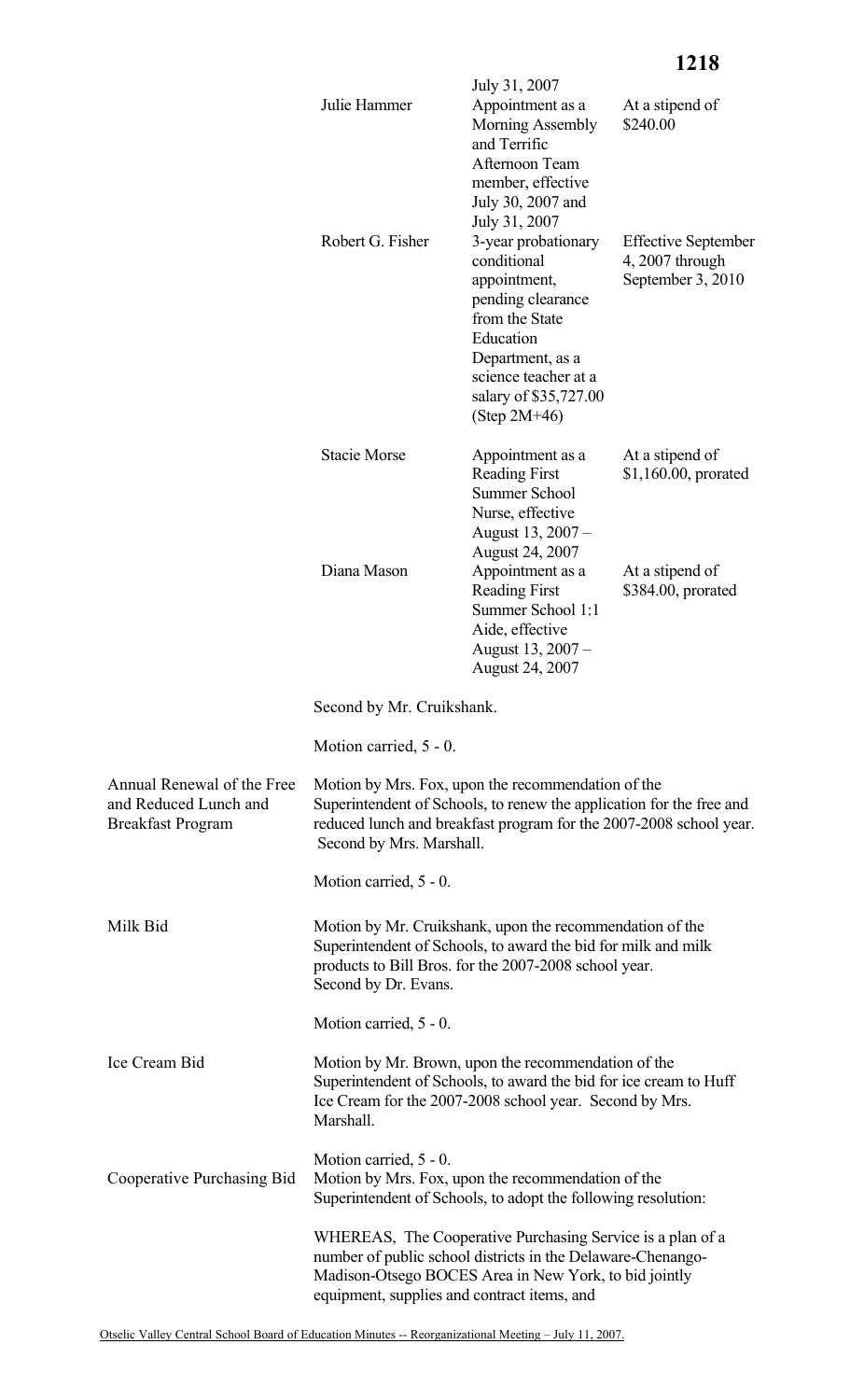|                                                                                                                                                                                                                                                                                                                                                                                                                        | 1219 |
|------------------------------------------------------------------------------------------------------------------------------------------------------------------------------------------------------------------------------------------------------------------------------------------------------------------------------------------------------------------------------------------------------------------------|------|
| WHEREAS, the Otselic Valley Central School is desirous of<br>participating with other districts in the Delaware-Chenango-<br>Madison-Otsego BOCES in the joint bidding of the items<br>mentioned above as authorized by General Municipal Law, Section<br>119-0, and                                                                                                                                                   |      |
| WHEREAS, the Otselic Valley Central School wishes to appoint<br>the Delaware-Chenango-Madison-Otsego BOCES to advertise for<br>bid, accept, tabulate bids and award bids on their behalf; therefore                                                                                                                                                                                                                    |      |
| BE IT RESOLVED that the Board of Education of the Otselic<br>Valley Central School listed below hereby appoints the Delaware-<br>Chenango-Madison-Otsego BOCES to represent it an all matters<br>relating above, and                                                                                                                                                                                                   |      |
| BE IT FURTHER RESOLVED, that the Board of Education of the<br>Otselic Valley Central School authorizes the Delaware-Chenango-<br>Madison-Otsego BOCES to represent it in all matters leading up to<br>the entering into a contract for the purchase of the above mentioned<br>commodities, and                                                                                                                         |      |
| BE IT FURTHER RESOLVED, that the Board of Education of the<br>Otselic Valley Central School agrees to (1) assume its equitable<br>share of the costs of the cooperative bidding; (2) abide by majority<br>decisions of the participating districts; (3) abide by the award of the<br>BOCES Board; (4) and that after the award of the bid, it will<br>conduct all negotiations directly with the successful bidder(s). |      |
| Second by Mr. Cruikshank.                                                                                                                                                                                                                                                                                                                                                                                              |      |
| Motion carried, $5 - 0$ .                                                                                                                                                                                                                                                                                                                                                                                              |      |
| Motion by Dr. Evans, upon the recommendation of the<br>Superintendent of Schools, to adopt the following resolution:                                                                                                                                                                                                                                                                                                   |      |
| $\ldots$ . The same $\mathcal{L}$ and $\mathcal{L}$ is the set of $\mathcal{L}$                                                                                                                                                                                                                                                                                                                                        |      |

WHEREAS, It is a plan of a number of public school districts in the Delaware-Chenango-Madison-Otsego BOCES Area in New York, to bid jointly equipment, supplies and contract items, and

WHEREAS, the Otselic Valley Central School is desirous of participating with other districts in the Delaware-Chenango-Madison-Otsego BOCES in the joint bidding of the items mentioned above as authorized by General Municipal Law, Section 119-0, and

WHEREAS, that the Board of Education of the Otselic Valley Central School wishes to appoint a committee made up of participating schools to assume the responsibility of drafting for specification, advertising for bids, accepting and opening bids, tabulating bids and awarding bids and reporting the results to the schools, therefore

BE IT RESOLVED that the Board of Education of the Otselic Valley Central School listed below hereby appoints the Delaware-Chenango-Madison-Otsego BOCES to represent it an all matters relating above, and

BE IT FURTHER RESOLVED, that the Board of Education of the Otselic Valley Central School authorizes the Delaware-Chenango-Madison-Otsego BOCES to represent it in all matters leading up to the entering into a contract for the purchase of the above mentioned commodities, and

Generic Resolution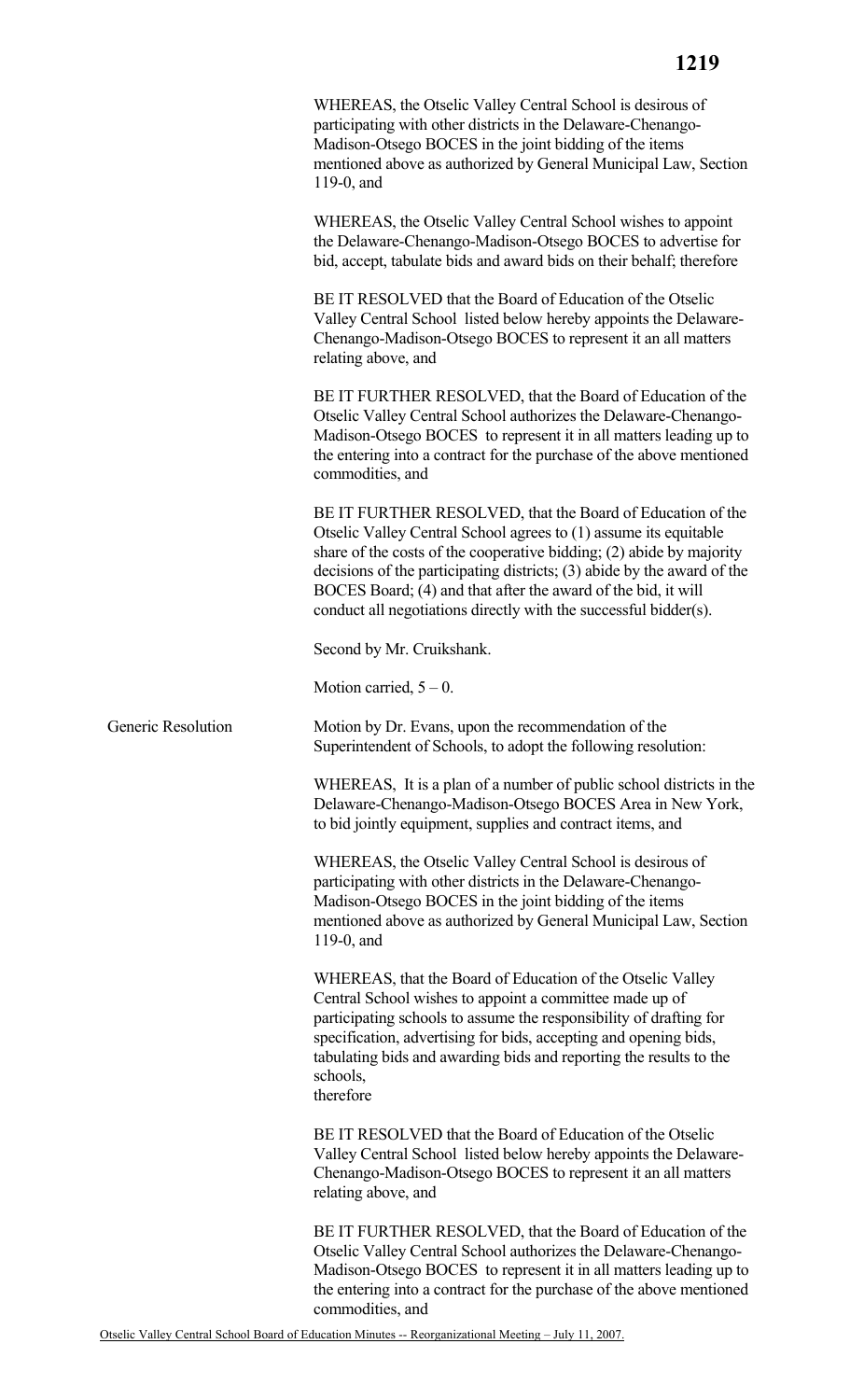|                                                                                         | BE IT FURTHER RESOLVED, that the Board of Education of the<br>Otselic Valley Central School agrees to (1) assume its equitable<br>share of the costs of the cooperative bidding; (2) abide by majority<br>decisions of the participating districts; (3) abide by the award of the<br>BOCES Board; (4) and that after the award of the bid, it will<br>conduct all negotiations directly with the successful bidder(s). |
|-----------------------------------------------------------------------------------------|------------------------------------------------------------------------------------------------------------------------------------------------------------------------------------------------------------------------------------------------------------------------------------------------------------------------------------------------------------------------------------------------------------------------|
|                                                                                         | Second by Mrs. Marshall.                                                                                                                                                                                                                                                                                                                                                                                               |
|                                                                                         | Motion carried, $5 - 0$ .                                                                                                                                                                                                                                                                                                                                                                                              |
| Food and Cafeteria Supplies<br>Bid                                                      | Motion by Mrs. Marshall, upon the recommendation of the<br>Superintendent of Schools, to adopt the following resolution:                                                                                                                                                                                                                                                                                               |
|                                                                                         | WHEREAS, It is a plan of a number of public school districts in the<br>Delaware-Chenango-Madison-Otsego BOCES Area in New York,<br>to bid jointly cafeteria supplies including but not limited to food and<br>paper items, and                                                                                                                                                                                         |
|                                                                                         | WHEREAS, the Otselic Valley Central School is desirous of<br>participating with other districts in the Delaware-Chenango-<br>Madison-Otsego BOCES in the joint bidding of the items<br>mentioned above as authorized by General Municipal Law, Section<br>119-0, and                                                                                                                                                   |
|                                                                                         | WHEREAS, that the Board of Education of the Otselic Valley<br>Central School wishes to appoint a committee made up of<br>participating schools to assume the responsibility of drafting for<br>specification, advertising for bids, accepting and opening bids,<br>tabulating bids and awarding bids and reporting the results to the<br>schools,<br>therefore                                                         |
|                                                                                         | BE IT RESOLVED that the Board of Education of the Otselic<br>Valley Central School listed below hereby appoints the Delaware-<br>Chenango-Madison-Otsego BOCES to represent it an all matters<br>relating above, and                                                                                                                                                                                                   |
|                                                                                         | BE IT FURTHER RESOLVED, that the Board of Education of the<br>Otselic Valley Central School authorizes the Delaware-Chenango-<br>Madison-Otsego BOCES to represent it in all matters leading up to<br>the entering into a contract for the purchase of the above mentioned<br>commodities, and                                                                                                                         |
|                                                                                         | BE IT FURTHER RESOLVED, that the Board of Education of the<br>Otselic Valley Central School agrees to (1) assume its equitable<br>share of the costs of the cooperative bidding; (2) abide by majority<br>decisions of the participating districts; (3) abide by the award of the<br>BOCES Board; (4) and that after the award of the bid, it will<br>conduct all negotiations directly with the successful bidder(s). |
|                                                                                         | Second by Dr. Evans.                                                                                                                                                                                                                                                                                                                                                                                                   |
| Committee on Special<br><b>Education Recommendations</b>                                | Motion carried, $5 - 0$ .<br>Motion by Dr. Evans, to accept the recommendations of the<br>Committee on Special Education for the meetings of June 15, and<br>June 18, 2007. Second by Mr. Brown.                                                                                                                                                                                                                       |
|                                                                                         | Motion carried, $5 - 0$ .                                                                                                                                                                                                                                                                                                                                                                                              |
| <b>Municipal Cooperative</b><br>Agreement to Provide<br><b>Employee Health Benefits</b> | Motion by Dr. Evans, upon the recommendation of the<br>Superintendent of Schools, to approve the municipal cooperative<br>agreement to provide employee health benefits. Second by Mrs.                                                                                                                                                                                                                                |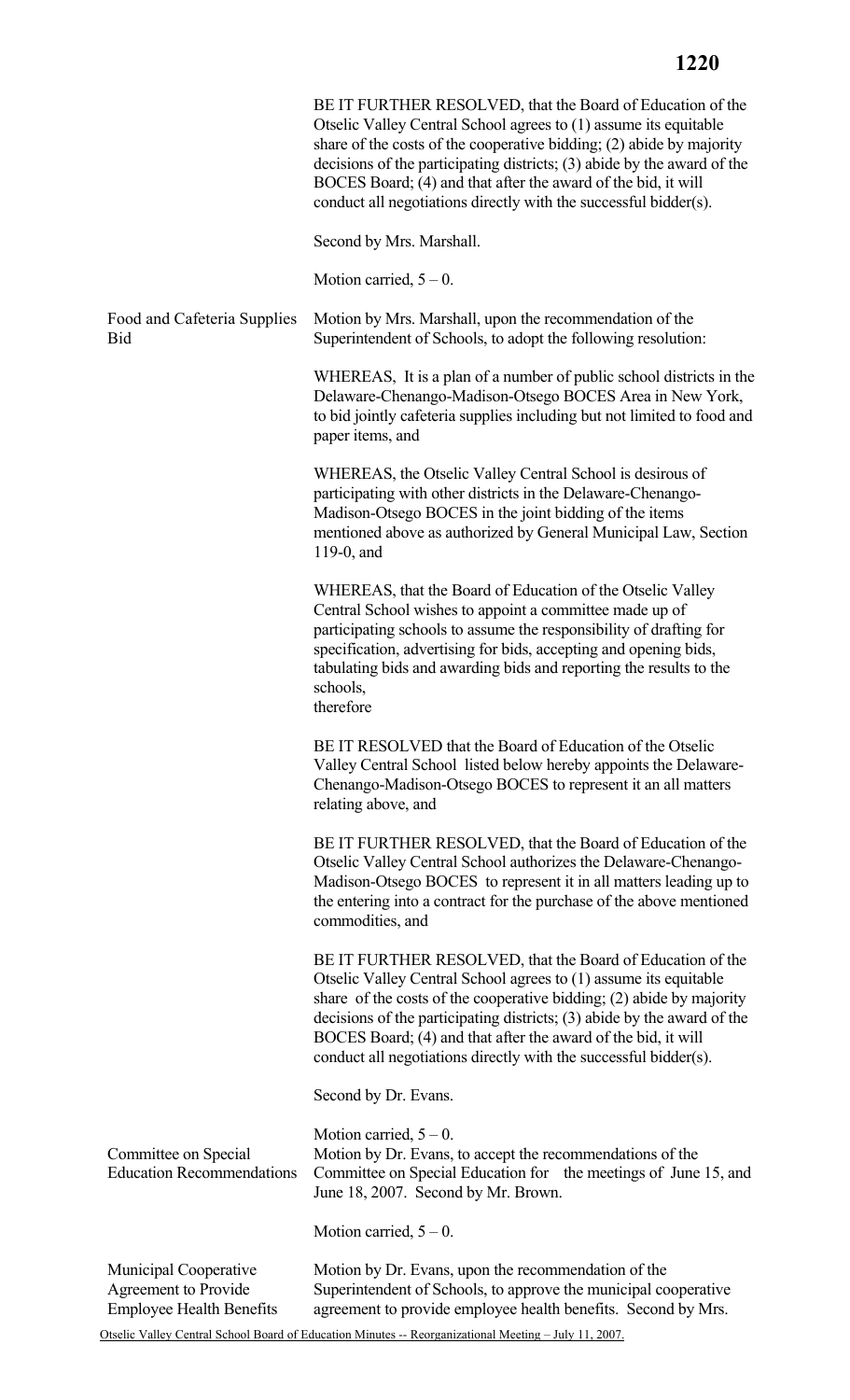|                                                                    | Motion carried, $5 - 0$ .                                                                                                                                                                                                                                                                                                                                                                                                                                                                                                                                                                                                                                                |
|--------------------------------------------------------------------|--------------------------------------------------------------------------------------------------------------------------------------------------------------------------------------------------------------------------------------------------------------------------------------------------------------------------------------------------------------------------------------------------------------------------------------------------------------------------------------------------------------------------------------------------------------------------------------------------------------------------------------------------------------------------|
| Alternate Member for the<br>Health Consortium Board of             | Motion by Mr. Brown, upon the recommendation of the<br>Superintendent of Schools, to adopt the following resolution:                                                                                                                                                                                                                                                                                                                                                                                                                                                                                                                                                     |
| Directors                                                          | RESOLVED, upon the recommendation of the Superintendent of<br>Schools, the Board of Education of the Otselic Valley Central<br>School hereby authorizes Nancy Henner, business administrator, to<br>act in the place and stead of the Superintendent, in the event of his<br>absence from meetings of the Delaware-Chenango-Madison-Otsego<br><b>BOCES</b> School Health Consortium.<br>It is understood and agreed that the designee shall have full<br>authority to act in the place and stead of the Superintendent of<br>Schools and shall be vested with the authority, which the<br>Superintendent vests in her, subject to approval by the Board of<br>Education. |
|                                                                    | Nothing contained herein shall divest the Board of Education of its<br>authority to approve and/or ratify actions by the Superintendent<br>and/or his designee.                                                                                                                                                                                                                                                                                                                                                                                                                                                                                                          |
|                                                                    | Second by Mrs. Marshall.                                                                                                                                                                                                                                                                                                                                                                                                                                                                                                                                                                                                                                                 |
|                                                                    | Motion carried, $5 - 0$ .                                                                                                                                                                                                                                                                                                                                                                                                                                                                                                                                                                                                                                                |
| Discussion Item - Erie I<br><b>BOCES Policy Manual</b><br>Revision | Discussion was held regarding the policy manual revision. This<br>will also be discussed at the Board retreat on July 28, 2007.                                                                                                                                                                                                                                                                                                                                                                                                                                                                                                                                          |
| <b>Facilities Use Guidelines</b>                                   | Motion by Mrs. Marshall, upon the recommendation of the<br>Superintendent of Schools, to approve the facilities use guidelines.<br>Second by Mrs. Fox.                                                                                                                                                                                                                                                                                                                                                                                                                                                                                                                   |
|                                                                    | Motion carried, $5 - 0$ .                                                                                                                                                                                                                                                                                                                                                                                                                                                                                                                                                                                                                                                |
| Career and Technical<br><b>Education Advisory Council</b>          | Motion by Mr. Brown, upon the recommendation of the<br>Superintendent of Schools, to authorize the Career and Technical<br>Education Advisory Council to act as the advisory<br>council for<br>the District. Second by Mrs. Marshall.                                                                                                                                                                                                                                                                                                                                                                                                                                    |
|                                                                    | Motion carried, $5 - 0$ .                                                                                                                                                                                                                                                                                                                                                                                                                                                                                                                                                                                                                                                |
| <b>Facilities Planning Update</b>                                  | Discussion centered around highlighted items from the building<br>conditions survey. In the best interest of the District, Mr. Brown<br>moved to move ahead with the facilities plan to combine campuses,<br>second by Mr. Cruikshank.                                                                                                                                                                                                                                                                                                                                                                                                                                   |
|                                                                    | Motion carried, $5 - 0$ .                                                                                                                                                                                                                                                                                                                                                                                                                                                                                                                                                                                                                                                |
| <b>PUBLIC COMMENT</b>                                              | Mrs. Larkin inquired why a set design director was appointed in<br>place of a student doing that portion of the spring musical.                                                                                                                                                                                                                                                                                                                                                                                                                                                                                                                                          |
| <b>Executive Session</b>                                           | Motion by Mr. Brown to enter executive session for the purpose of<br>personnel at 10:28 PM, second by Dr. Evans.                                                                                                                                                                                                                                                                                                                                                                                                                                                                                                                                                         |
|                                                                    | Motion carried, $5 - 0$ .                                                                                                                                                                                                                                                                                                                                                                                                                                                                                                                                                                                                                                                |
| Open Session                                                       | Motion by Mr. Brown to resume open session at 11:05 PM, second<br>by Dr. Evans.                                                                                                                                                                                                                                                                                                                                                                                                                                                                                                                                                                                          |

Fox.

**1221**

Motion carried,  $5 - 0$ .